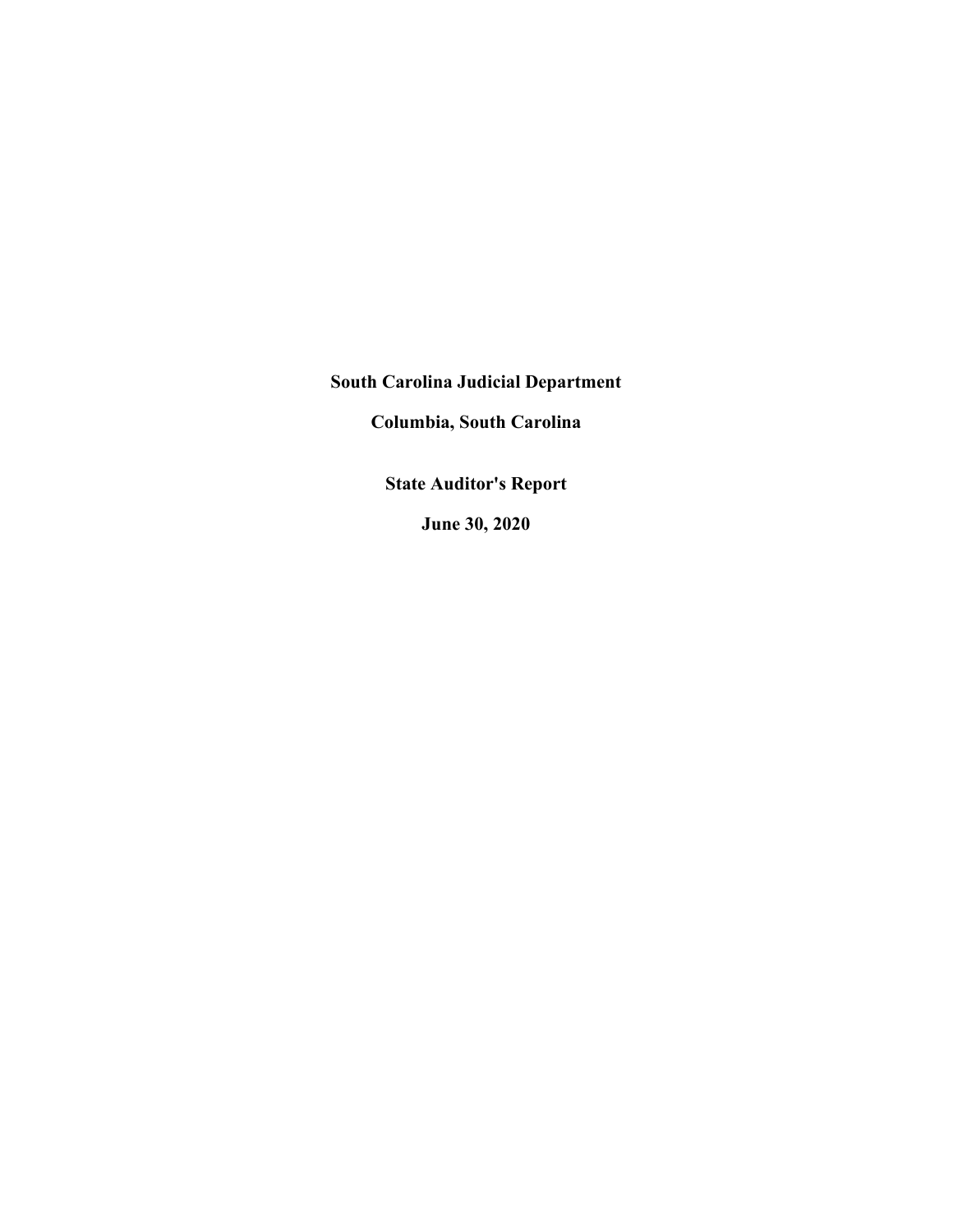

#### Independent Accountant's Report On Applying Agreed-Upon Procedures

August 23, 2021

The Honorable Donald W. Beatty, Chief Justice and Management of the South Carolina Judicial Department South Carolina Judicial Department Columbia, South Carolina

We have performed the procedures described in Attachment 1 on the systems, processes and behaviors related to financial activity of the management of the South Carolina Judicial Department (the Department) for the fiscal year ended June 30, 2020. The Department's management is responsible for the systems, processes and behaviors related to financial activity.

The Department's management has agreed to and acknowledged that the procedures performed are appropriate to meet the intended purpose of understanding the systems, processes and behaviors related to financial activity. This report may not be suitable for any other purpose. The procedures performed may not address all the items of interest to a user of this report and may not meet the needs of all users of this report and, as such, users are responsible for determining whether the procedures performed are appropriate for their purposes.

We were engaged by the Department to perform this agreed-upon procedures engagement and conducted our engagement in accordance with attestation standards established by the American Institute of Certified Public Accountants. We were not engaged to and did not conduct an examination or review engagement, the objective of which would be the expression of an opinion or conclusion, respectively, on the systems, processes and behaviors related to financial activity of the Department for the year ended June 30, 2020. Accordingly, we do not express such an opinion or conclusion. Had we performed additional procedures, other matters might have come to our attention that would have been reported to you.

The concept of materiality does not apply to findings to be reported in an agreed-upon procedures engagement. Therefore, all findings from the application of the agreed-upon procedures must be reported unless the definition of materiality is agreed to by the Department's management. Management of the Department has agreed that the following deficiencies will not be included in the State Auditor's Report on Applying Agreed-Upon Procedures:

- Errors of less than \$1,000 related to cash receipts and non-payroll cash disbursements transactions.
- Errors of less than \$5,000 related to reporting packages.

We are required to be independent of the Department and to meet other ethical responsibilities, in accordance with the relevant ethical requirements related to our agreed-upon procedures engagement.

This report is intended solely for the information and use of the management of the South Carolina Judicial Department, and is not intended to be, and should not be, used by anyone other than these specified parties.

However, this report is a matter of public record and its distribution is not limited.<br> $\int_{\mathcal{U}}$  long  $\int_{\mathcal{U}}$  Munthy, II

George L. Kennedy, III, CPA State Auditor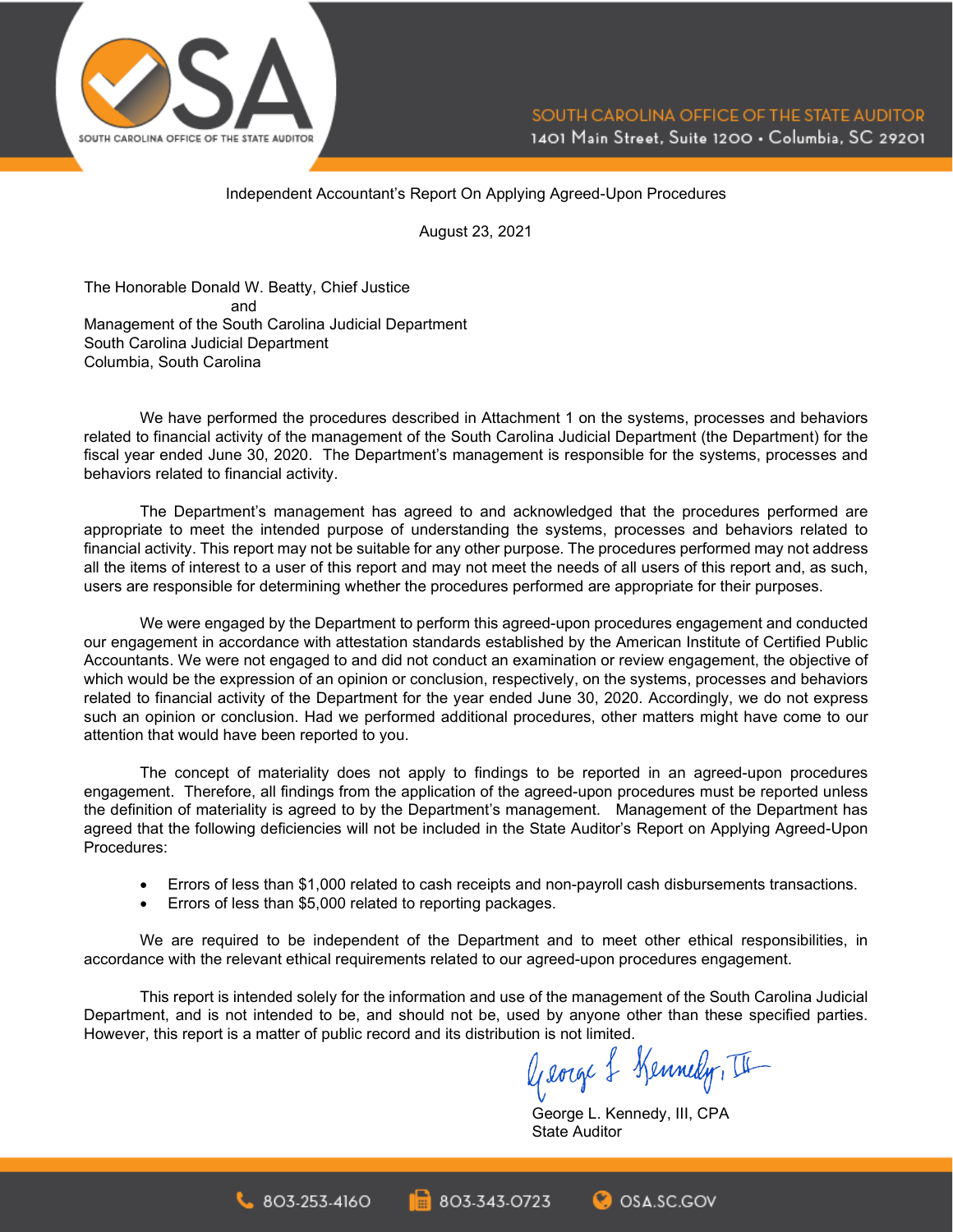## **South Carolina Office of the State Auditor Agreed - Upon Procedures Related to the South Carolina Judicial Department (B04)**

## **Cash Receipts/Revenues**

- 1. Haphazardly select five cash receipts transactions and inspect supporting documentation to determine:
	- Supporting documentation for transaction agrees with the general ledger as to amount, date, payor, and account classification.
	- Revenues/receipts were deposited in a timely manner, in accordance with Proviso 117.1 of the fiscal year 2020 Appropriation Act.
	- Both revenue collections and amounts charged are properly authorized by law.
	- Receipts are recorded in the proper fiscal year.

We found no exceptions as a result of this procedure.

## **Cash Disbursements/Non-payroll Expenditures**

- 2. Haphazardly select five non-payroll disbursements and inspect supporting documentation to determine:
	- The transaction is properly completed as required by Judicial Department procedures and invoice(s) agree(s) with general ledger as to vendor, amount, and date.
	- All supporting documents and approvals are present and agree with the invoice.
	- The transaction is an actual expenditure of the Judicial Department.
	- The transaction is properly classified in the general ledger.
	- Disbursement is recorded in the proper fiscal year.
	- Clerical accuracy.

For federally funded cash disbursements/non-payroll expenditures, inspect supporting documentation to determine:

- Charges are in accordance with the requirements of the program, incurred during the approved grant period, and applied uniformly to both federally assisted and other activities of the recipient.
- 3. Haphazardly select five taxable subsistence payments and inspect supporting documentation to:
	- Agree payment for taxable subsistence to travel reimbursement request.
	- Determine that the employee was paid in accordance with the Judicial Department's policies and procedures and Proviso 117.20 (F)-(G) of the fiscal year 2020 Appropriation Act.

We found no exceptions as a result of these procedures.

# **Payroll**

- 4. Haphazardly select five employees who terminated employment during the fiscal year to determine if they were removed from the payroll in accordance with the Judicial Department's policies and procedures, and that their last paycheck, including any leave payout, was properly calculated in accordance with applicable State law.
- 5. Haphazardly select five employees hired during the fiscal year to determine if they were added to the payroll in accordance with the Judicial Department's policies and procedures and that their first paycheck was properly calculated in accordance with applicable State law.

We found no exceptions as a result of these procedures.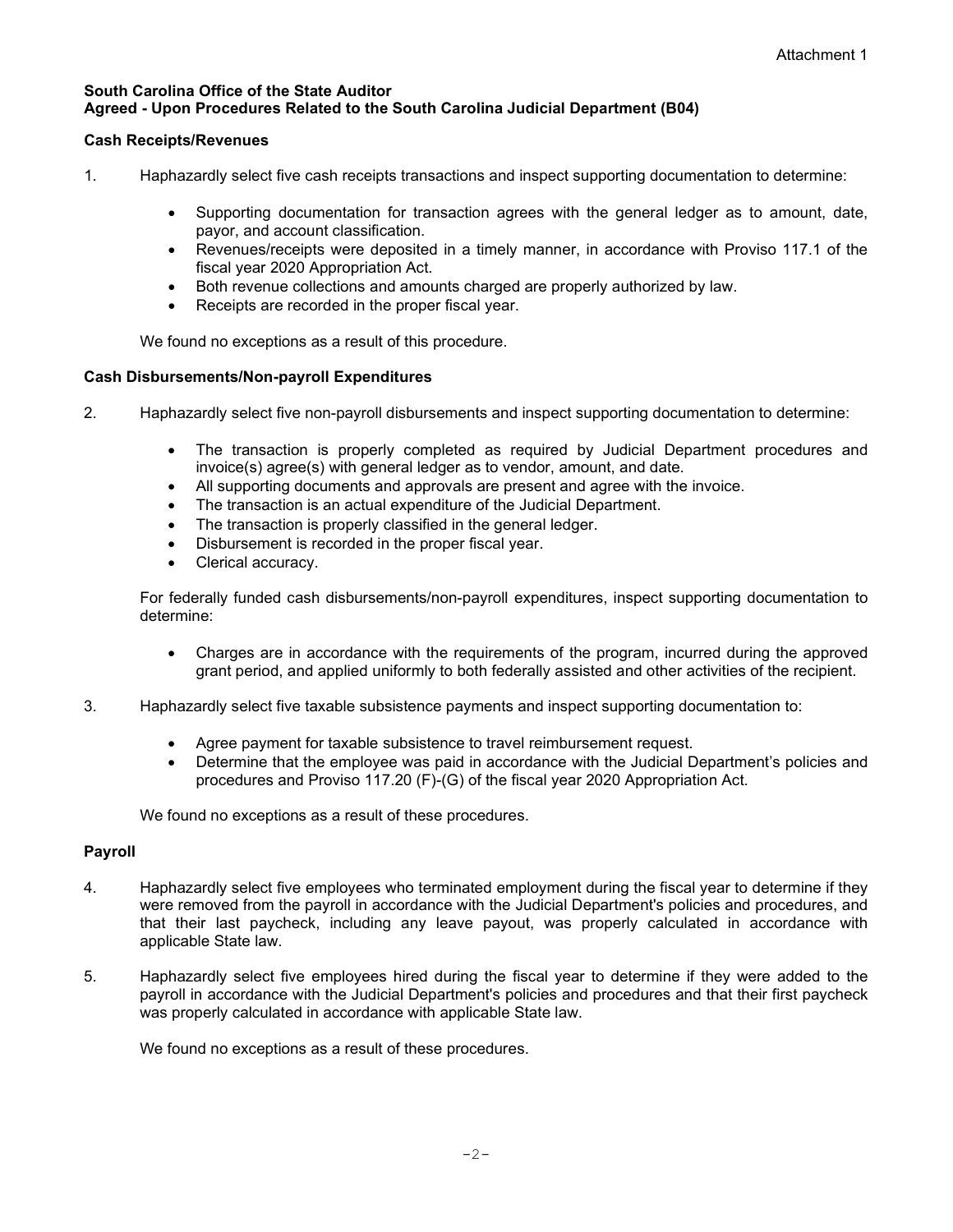#### **Journal Entries and Transfers**

- 6. Haphazardly select three journal entries and two transfers and inspect supporting documentation to determine:
	- Postings in the general ledger agree to supporting documentation.
	- Transaction is properly approved.
	- The purpose of the transaction.

We found no exceptions as a result of this procedure.

#### **Reporting Packages**

- 7. Inspect fiscal year end reporting packages submitted to the Office of the State Comptroller General (CG). Compare responses in the Master Reporting Package Checklist and any required supplemental information to year end reporting packages submitted to the CG, the South Carolina Enterprise Information System (SCEIS) and Judicial Department prepared records. Additionally, compare the dates submitted to the due dates established by the CG's Reporting Policies and Procedures Manual.
- 8. In addition to the procedure above, perform the following:
	- Grants and Contributions Revenue Reporting Package

Haphazardly select three grants and agree the reported beginning and ending fund balances, receipts, qualified expenditures, fund, grant number, and CFDA number to the SCEIS general ledger and SCEIS Display Grant Master. In addition, recalculate the reported total receivable balance.

• Prepaid Expenses Reporting Package

Agree amounts to the SCEIS *Yearend Reporting - Prepaid Expenses* report and Judicial Department prepared records. Haphazardly select five prepaid expenses and determine if the amounts were properly classified, calculated, and reported.

• Subsequent Events Questionnaire

Compare responses and any required supplemental information to the SCEIS general ledger and Judicial Department prepared records. In addition, haphazardly select five payables from the Subsequent Events Accounts Payable Worksheet and determine if the amounts were properly classified, calculated, reported, and excluded from the original Accounts Payable Reporting Package submission.

We found no exceptions as a result of these procedures.

#### **Composite Reservoir Accounts**

- 9. Obtain fiscal year monthly reconciliations for each composite reservoir account, and for a total of four reconciliations (two from each account), perform the following procedures:
	- Recalculate selected reconciliations and determine that they were timely performed, reviewed, and properly documented in accordance with Judicial Department procedures.
	- Agree applicable amounts from reconciliations to the general ledger.
	- Agree applicable amounts from reconciliations to the State Treasurer's Office monthly reports.
	- Determine if reconciling differences were explained and resolved.
	- Determine if adjusting entries were made in the accounting records.
- 10. Haphazardly select and inspect ten composite reservoir account receipts to determine that they were properly described and classified in the accounting records and that they were recorded in the proper fiscal year.